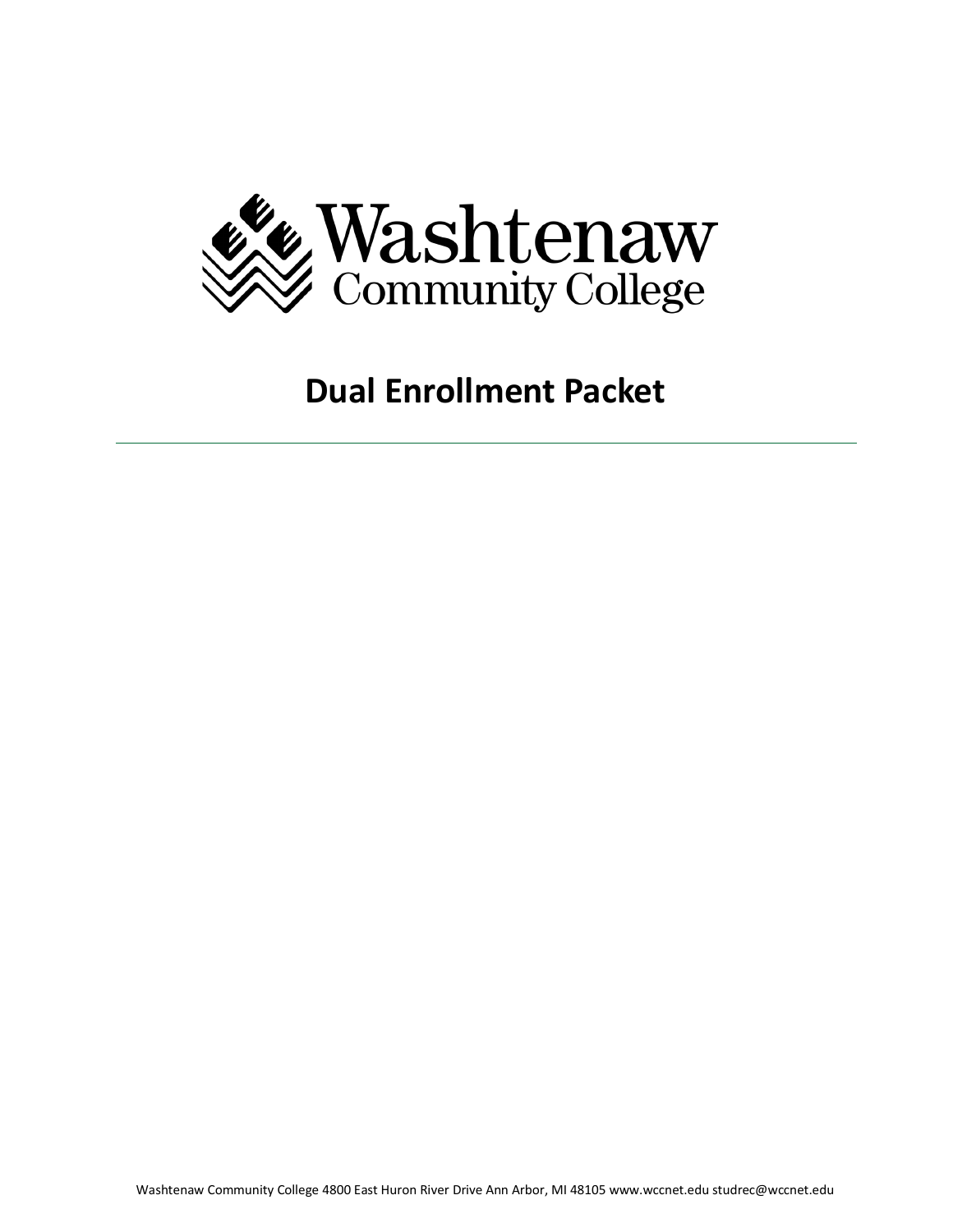

## **Dual Enrollment**

College ready high school students are able to earn college credit by attending college classes at WCC while still attending high school. All credits earned through dual enrollment will be part of the student's official Washtenaw Community College transcript.

Students must meet all of WCC's admission requirements, including testing at college level, before registering for classes. Dual enrolled students are eligible to register for any courses for which they meet the [prerequisite.](https://www.wccnet.edu/learn/class-types/prerequisites.php) If the high school will be responsible for payment, speak to your high school counselor to determine what courses you are authorized to enroll in.

# **Who Pays for Dual Enrollment?**

- Most public schools pay for their student to dual enroll. However, any tuition, fees and textbooks not covered by the high school will be the responsibility of the student/family.
- For non-public school students, the State of Michigan determines what dollar amount, if any, it will pay per course. Any tuition, fees and textbooks not covered by the State of Michigan is the responsibility of the student/ family.
- Payment or payment authorization must be turned in to the WCC Cashier's Office by the appropriate payment deadline. A sample authorization letter is attached. Payment or payment authorization needs to be submitted each semester a student is dually enrolled.

# **Additional Student Responsibilities**

- $\degree$  Students participating in dual enrollment are considered WCC students and must adhere to Washtenaw Community College student code of conduct as stated in the WCC Student Handbook.
- $\degree$  Students must meet payment deadlines as stated on the website.
- $\degree$  ADD/DROP period: Students may make schedule changes prior to the drop deadline(s) with no financial penalty. If students withdraw from a course after the drop deadline there may be financial repercussions. Discuss any schedule changes with your high school counselor.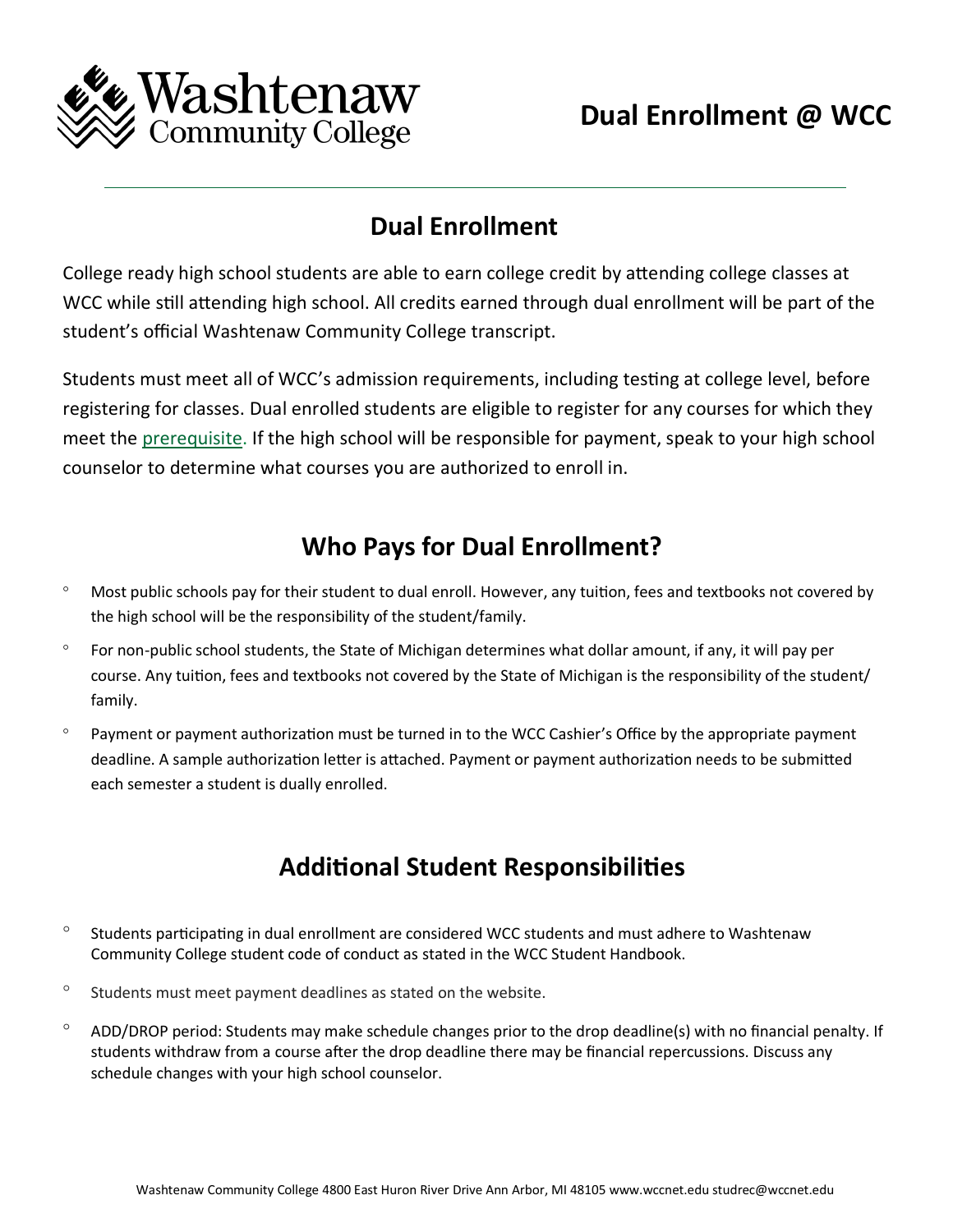

# **Dual Enrollment Steps to Enrollment**

*Use this checklist as your guide. You can also view your 'Applicant Checklist' in your MyWCC account to view any pending items. If you have submitted a document but it was unsatisfactory, the document will still show pending in your 'Applicant Checklist.'*

## **\_\_\_\_\_ Apply online at [www.wccnet.edu/apply](http://www.wccnet.edu/apply)**

## **\_\_\_\_\_ Create WCC Gateway account**

\*follow instructions emailed to you

## **\_\_\_\_\_ Complete your 'Applicant Checklist'**

°Complete online orientation

°Submit test scores or take the *ACCUPLACER* test—we do accept other test scores please view the [academic levels](https://www.wccnet.edu/start-now/entry-assessment/academic-levels.php) chart for a more comprehensive list

 Minimum required Reading & Writing scores: **PSAT (NMSQT 11 or 10):** Reading 23; Writing and Language 23 **SAT:** Reading 24; Writing and Language 24 **ACCUPLACER (Next Gen):** Reading 253; Writing 250 **ACCUPLACER:** Reading Comprehension 80; Sentence Skills 80 \*There is no minimum required math score, however a math score is required if needed for course prerequisite

°Attend an in person **[Connect Session](https://www.wccnet.edu/start-now/orientation/types/connect-session.php)** on WCC's campus

°Submit *Parental Consent* & *Principal/Counselor Consent* forms (see attached)

°Submit *proof of age/grade*

## **\_\_\_\_\_ After completing 'Applicant Checklist'**

°Check prerequisites

°Take [Ready for Online Learning Course—i](https://www.wccnet.edu/learn/class-types/online/roll.php)f interested in online classes

°Register for classes

°Get your books

°Submit Payment Authorization– if applicable

Submit test scores, transcripts and completed dual enrollment forms to studrec@wccnet.edu, by fax 734.677.5408 or at the Student Connection Counter located on the second floor of the Student Center Building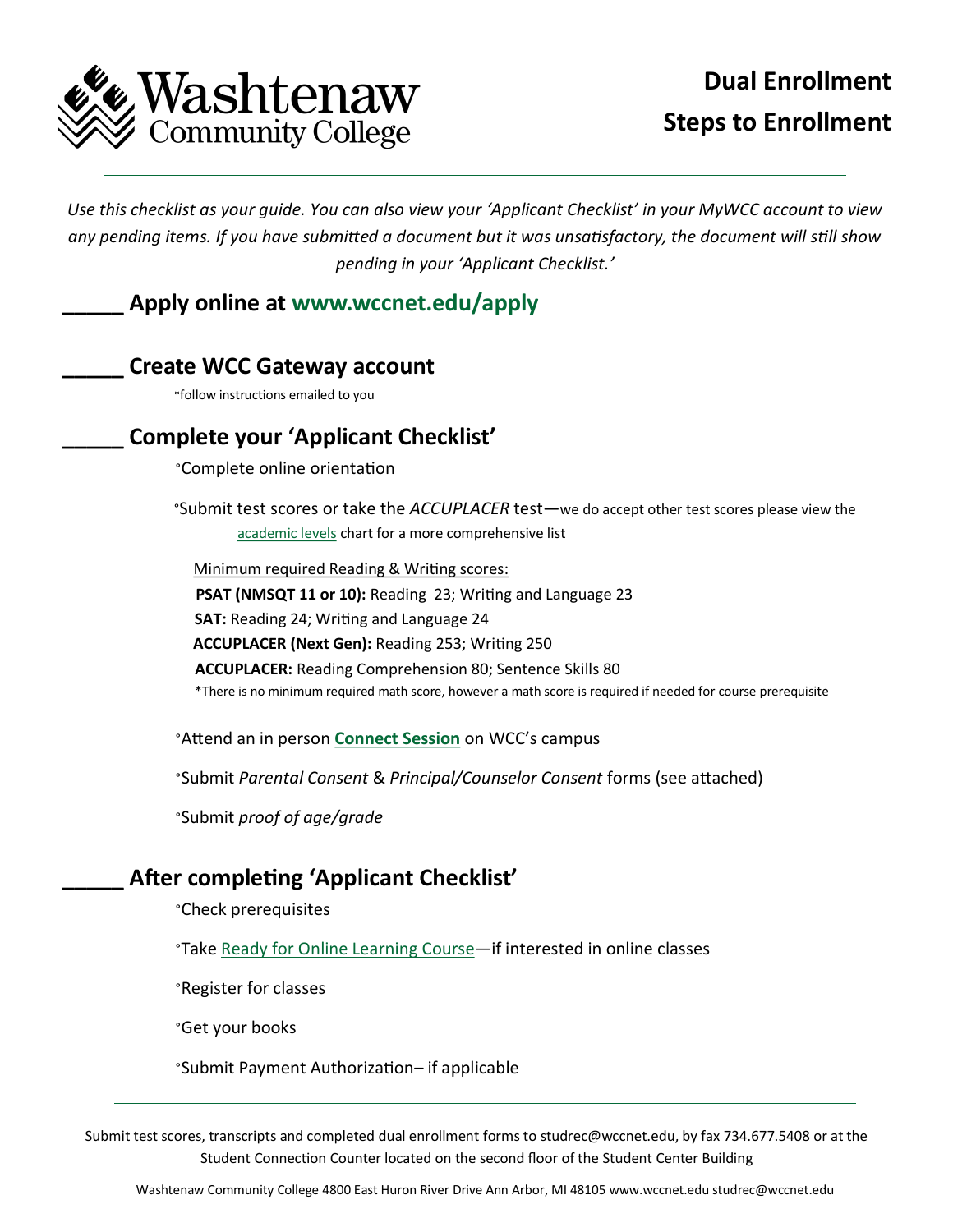

## **Submit this completed form to studrec@wccnet.edu prior to admission to the College**

As the parent (or legal guardian) of

#### **(Student's Name - please print clearly)**

I hereby consent to his/her enrollment as a student at Washtenaw Community College ("College"). In addition to such consent, I hereby acknowledge and accept the following conditions of enrollment:

My child will be subject to the rules, regulations, and policies of the College.

My child will be interacting socially with adult, college students and the College is not responsible for these social interactions.

My child may be exposed to discussions, readings, and visual material of a mature nature and will be expected to conform to the same performance standards as any other college student as set forth in course outlines and syllabi.

The College and its employees, faculty, agents, students, and trustees shall not be responsible for the supervision and individual monitoring of my child while in attendance at the College.

|  | Student's WCC ID Number: |  | Student's DOB: |  |
|--|--------------------------|--|----------------|--|
|--|--------------------------|--|----------------|--|

## **Parent (or legal guardian) Information:**

|                      |         |         | (Please print clearly)   |  |
|----------------------|---------|---------|--------------------------|--|
|                      |         |         |                          |  |
|                      |         |         | Date: __________________ |  |
| For Office use only: |         |         |                          |  |
| <b>SAAADMS</b>       | SOAHOLD | Initial | Date                     |  |

Washtenaw Community College 4800 East Huron River Drive Ann Arbor, MI 48105 www.wccnet.edu studrec@wccnet.edu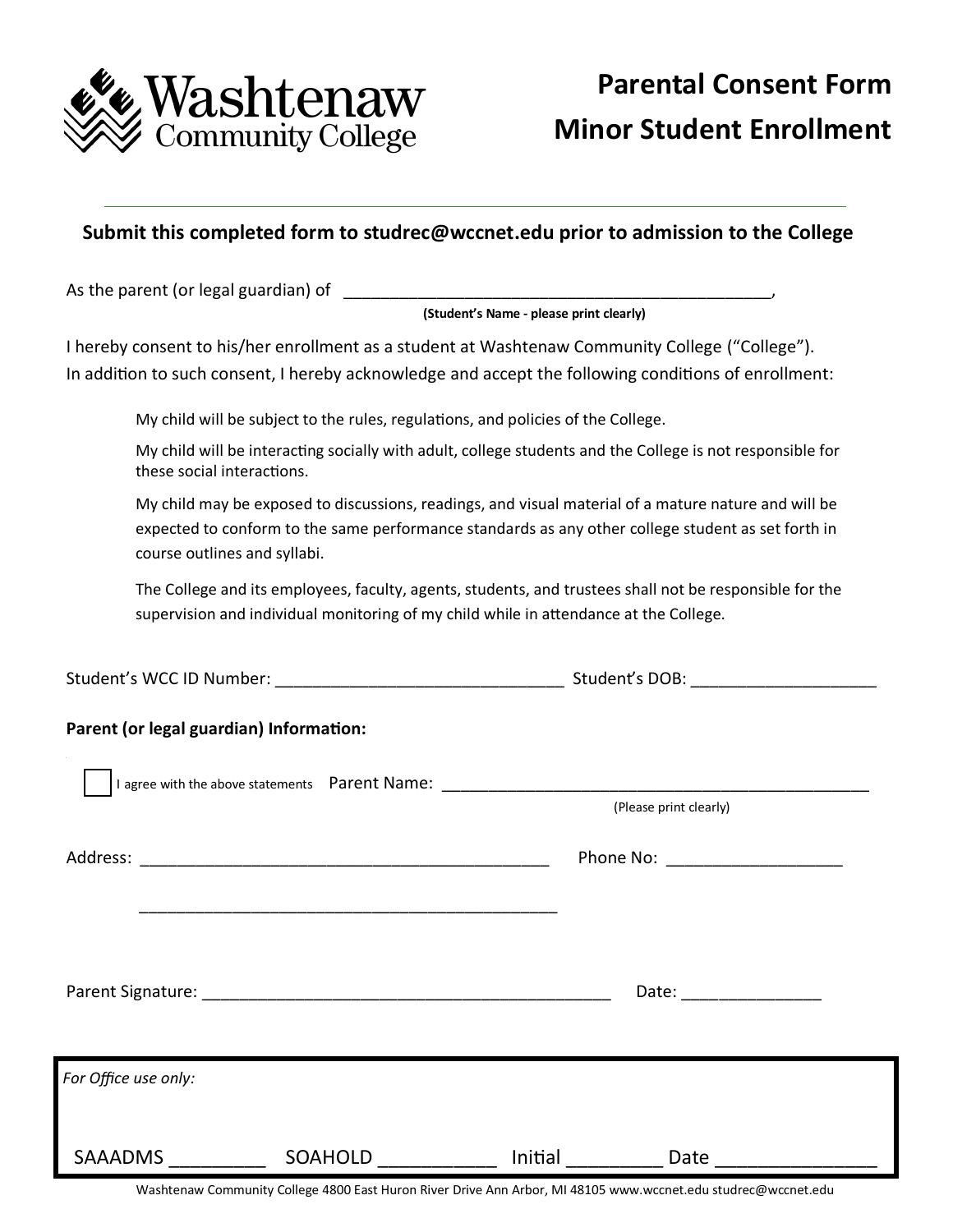

## **Submit this completed form to studrec@wccnet.edu prior to admission to the College**

Student Name:

**(Please print clearly)**

Student's WCC I.D. Number: **William Student**'s WCC I.D.

Dual enrolled high school student must meet all WCC admission criteria.

Completion of this form gives permission for the above mentioned student to be dual enrolled at Washtenaw Community College. It does **not** authorize WCC to bill the high school for tuition and fees.

If the high school will be responsible for the tuition and fees, a separate payment authorization form must be submitted to WCC Cashier's office by the payment deadline.

## **High School Information:**

| I approve the above student to be dual enrolled at Washtenaw Community College |                 |                        |                         |  |
|--------------------------------------------------------------------------------|-----------------|------------------------|-------------------------|--|
|                                                                                |                 | (Please print clearly) |                         |  |
|                                                                                |                 |                        | Date: ________________  |  |
| For Office use only:                                                           |                 |                        |                         |  |
|                                                                                |                 |                        |                         |  |
|                                                                                | SAAADMS Initial |                        | Date __________________ |  |

Washtenaw Community College 4800 East Huron River Drive Ann Arbor, MI 48105 www.wccnet.edu studrec@wccnet.edu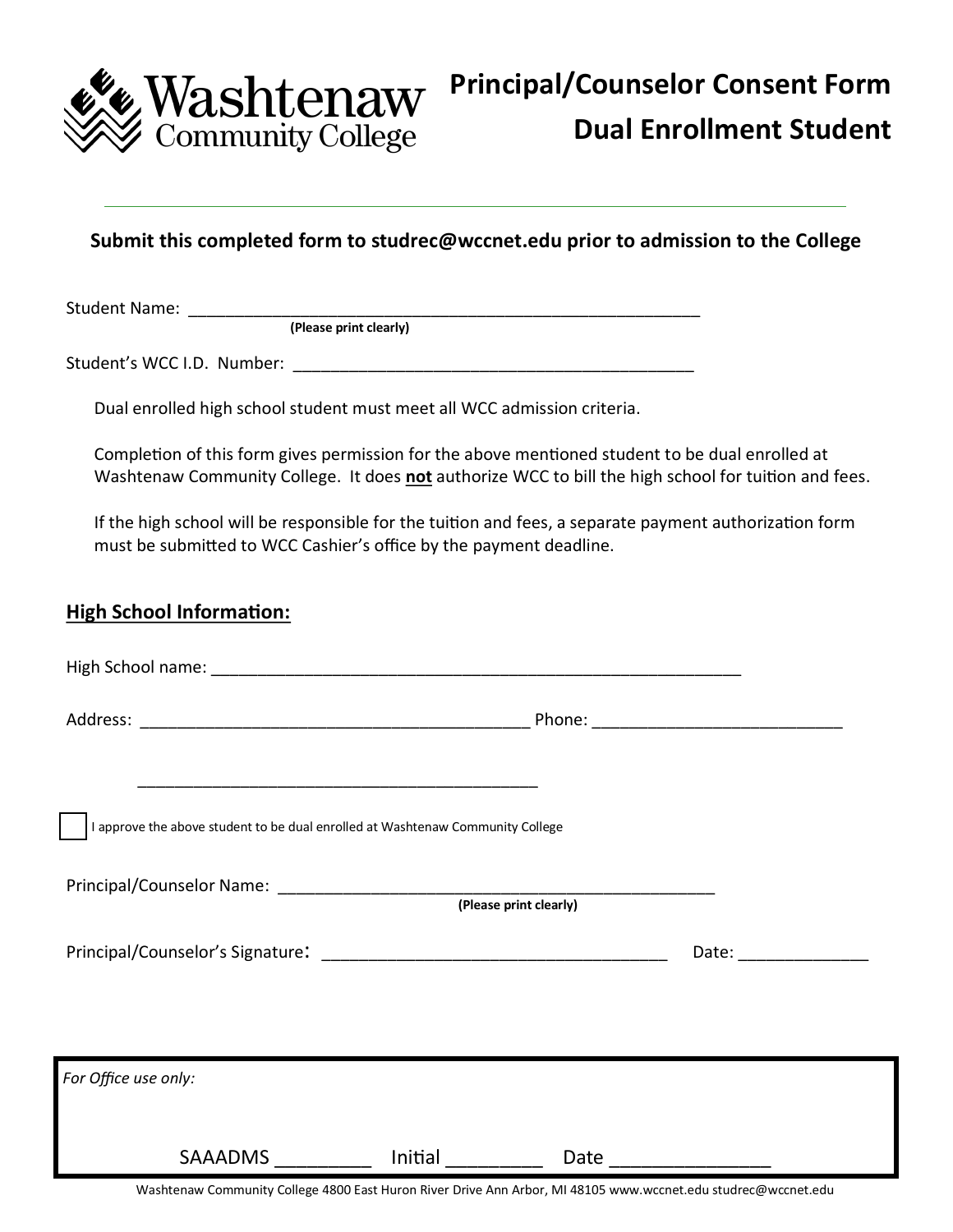## **(COMPANY LETTERHEAD)**

Date: (Date)

To: Washtenaw Community College

Student Accounting/Accounts Receivable 4800 E. Huron River Dr. Ann Arbor, MI 48105-4800

## **THIRD PARTY/SPONSOR Information;**

**RE:** (Student(s) Name) (Student(s) ID#)

We authorize Washtenaw Community College Accounts Receivable Department to invoice us for the above Student(s) for the Term of (Winter, Spring/Summer or Fall) Semester. Approved costs are; (Please list Tuition, Fees, Books and Supplies and limits or specifics if any)

*sample:* (Tuition for PSY100 and required text only) *sample:* (All Tuition & fees)

Please send invoice to: (Sponsor Billing Address)

| Third Party Authorized Signature: |  |
|-----------------------------------|--|
| Printed Name & Title:             |  |

**PLEASE NOTE:** All Student information is protected by the FERPA Law. We must have written permission each semester to share this information with the sponsor. Please have the student(s) sign below. STUDENT Information:

In compliance with FERPA (Family Educational Rights &Privacy Act) guidelines, I give my permission for Washtenaw Community College to release the following information to my Third Party/Sponsor for the specified Term above.

(Please list all that apply)

*(sample)* Financial:

*(sample)* Course Information:

*(sample)* Credit Hours enrolled:

*(sample)* Grades:

Signed & Dated: (Student Signature) Printed Name : (Student Printed Name)